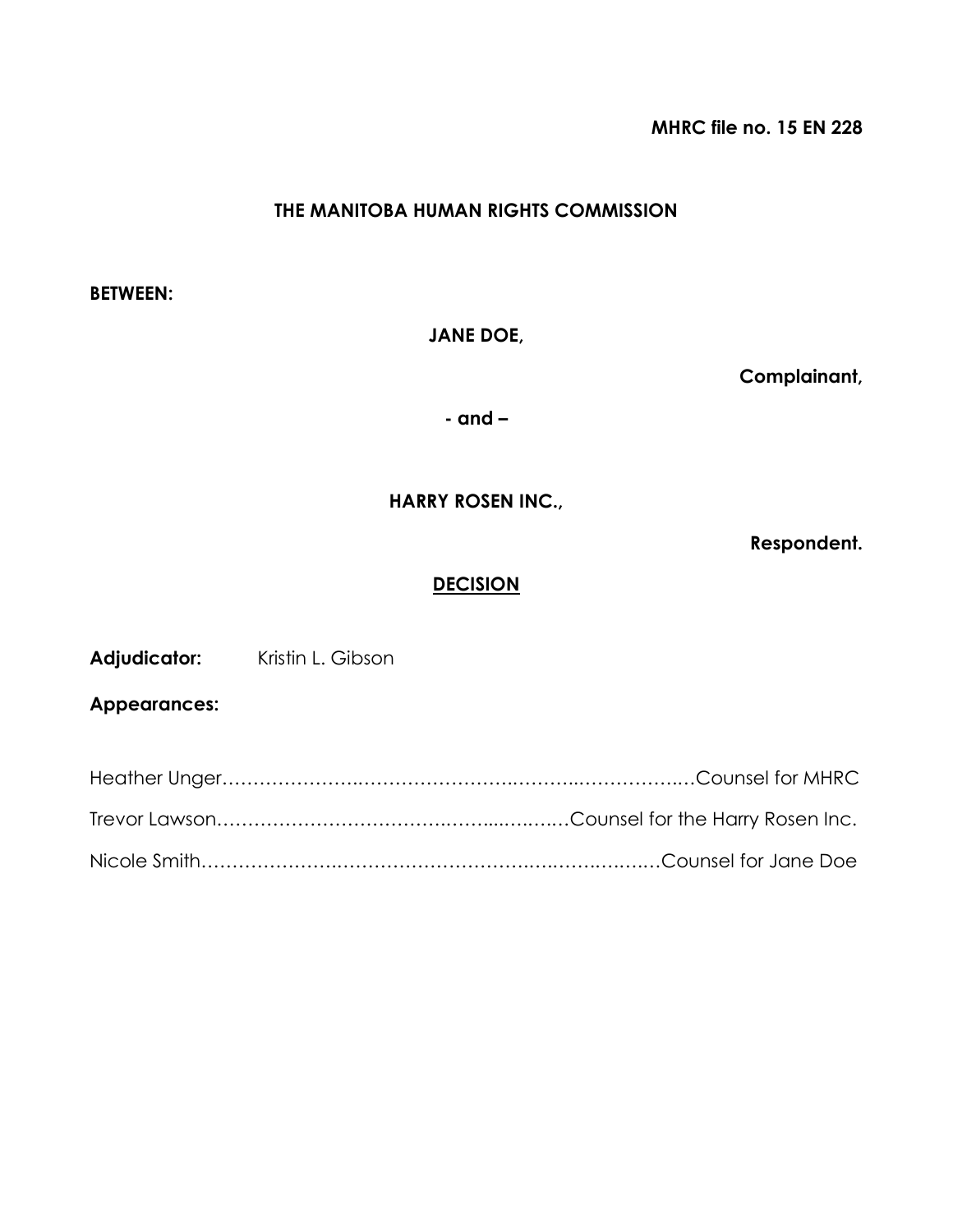### **THE MANITOBA HUMAN RIGHTS COMMISSION**

#### **BETWEEN:**

#### **JANE DOE,**

**Complainant,**

**- and –**

#### **HARRY ROSEN INC.,**

#### **Respondent.**

#### **DECISION**

- 1. Further to the position taken at the pre-conference hearing I have been requested by the complainant, through counsel, to order anonymization of the public notice of hearing, a publication ban, and anonymization of the decision. I received a submission and authorities in this regard from complainant's counsel on June 1, 2020. The Commission, after noting that the complainant was no longer seeking a closure of the hearing, took no position on the requests. The Respondent did not provide any response to the submission or to the Commission's position despite being provided with ample time to do so.
- 2. Section 36(2) of the *Human Rights Code* (the "Code") provides that the Public Notice of hearing "shall contain the names of the parties unless the adjudicator, at the request of any party, decides that it would be unduly prejudicial in the circumstances to disclose the names of some or all of the parties in the notice".
- 3. Section 39(3) of the Code provides that adjudication hearings shall be open to the public, but that the adjudicator may prohibit publication or broadcasting of the identity of the party … until the adjudicator's final decision has been rendered.